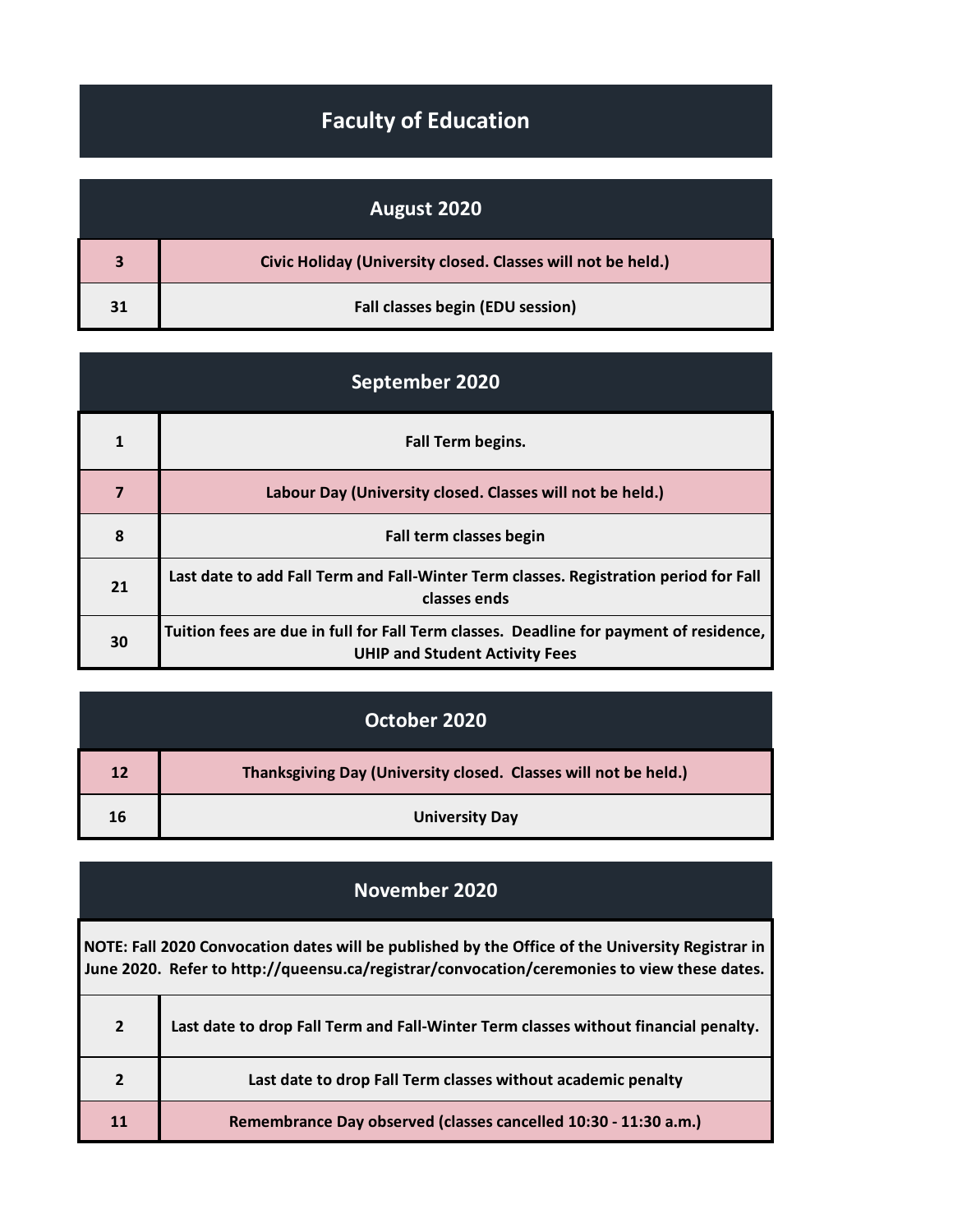| December 2020 |                                                                                                               |
|---------------|---------------------------------------------------------------------------------------------------------------|
|               | First date to apply in SOLUS to graduate in Spring 2021 (tentative).                                          |
| 6             | Commemoration Day (all academic activity with the exception of clinical and field<br>work will be cancelled). |
|               | Last day of Fall Term classes                                                                                 |
| 31            | <b>Fall Term ends</b>                                                                                         |

| January 2021 |                                                                        |
|--------------|------------------------------------------------------------------------|
| 1            | <b>Winter Term begins</b>                                              |
| $\mathbf{1}$ | New Year's Day (University closed. Classes will not be held)           |
| 10           | Tuition fees are due in full for Winter Term. Exception: OSAP students |
| 11           | <b>Winter Term Classes begin</b>                                       |
| 22           | Last date to add Winter Term classes                                   |
| 22           | Last date to drop Winter Term classes without financial penalty        |

|    | <b>February 2021</b>                                            |
|----|-----------------------------------------------------------------|
| 15 | <b>Family Day (University closed. Classes will not be held)</b> |

|              | <b>March 2021</b>                                                             |
|--------------|-------------------------------------------------------------------------------|
| $\mathbf{1}$ | Last date to drop Winter Term and multi-term classes without academic penalty |
| $15-19$      | <b>March Break</b>                                                            |

| <b>April 2021</b>                                         |
|-----------------------------------------------------------|
| Good Friday (University closed. Classes will not be held) |